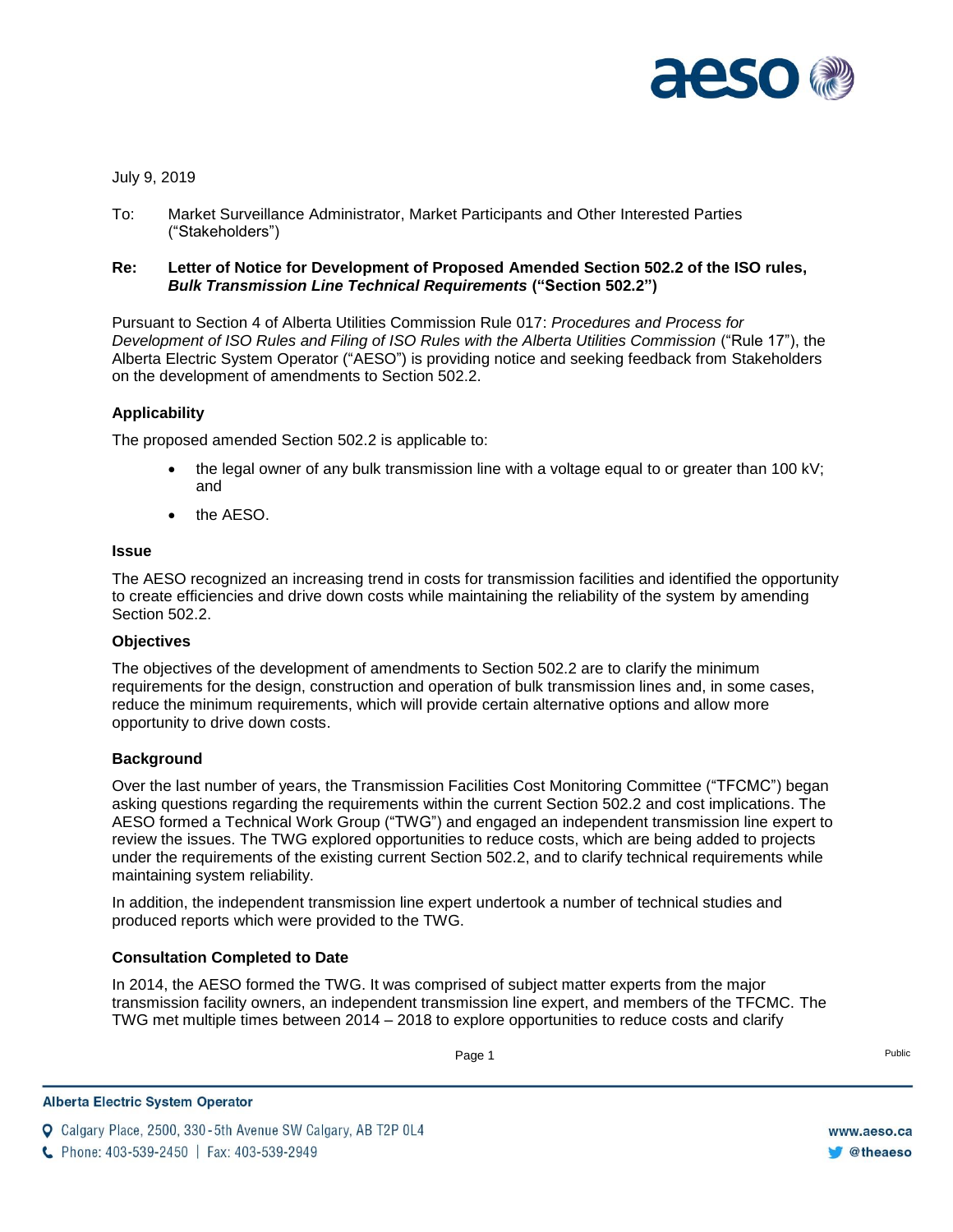

technical requirements while maintaining system reliability. Additionally, the TWG provided updates on its work to the TFCMC.

Members of the TWG included representatives from the following organizations:

- AESO:
- AltaLink Management Ltd.;
- ATCO Electric Ltd.;
- **ENMAX Energy Corporation;**
- **EPCOR Distribution and Transmission Inc.;**
- Independent expert(s);
- TFCMC; and
- Utilities Consumer Advocate.

The available redacted TWG meeting minutes are included in the related materials, itemized below.

In addition to participating in the TWG meetings, the independent transmission line expert undertook a number of technical studies and produced a set of five "S-series" reports, which were provided to the TWG for review and feedback. The S-series reports are also included in the related materials, itemized below.

#### **Proposed Consultation and Timeline**

Given the volume of other ISO rules under development, the AESO currently proposes to host an inperson working group session in Q1 2020 to discuss the matters set out above. The AESO will determine further consultation steps pending the outcome of that session but anticipates such steps could include additional working group sessions, webinars, or written feedback on specific issues prior to issuing draft language for written consultation and comments pursuant to section 6.3 of Rule 017.

#### **Stakeholder Comments**

Stakeholders may submit:

- (i) written comments;
- (ii) a notice of intent to participate in consultation; and
- (iii) comments on the form of consultation;

The AESO has posted, on the AESO website, the material that the AESO considers to be relevant to the development of the amendments to Section 502.2.

Please use the *Stakeholder Comment Matrix – Development of Proposed ISO Rule* when submitting comments to the AESO. Stakeholders should ensure that comments provided represent all interests within their organization.

The deadline for Stakeholders to provide comments is July 25, 2019, to [rules\\_comments@aeso.ca.](mailto:rules_comments@aeso.ca) Adherence to deadlines is essential to the integrity of the comment process, and as such, the AESO may choose not to consider any Stakeholder comments received after the deadline.

The AESO will publish all Stakeholder comments, received by the deadline, on the AESO website by July 22, 2019.

#### **Related Materials**

- 1. *Stakeholder Comment Matrix – [Development of Proposed](https://www.aeso.ca/assets/Uploads/Stakeholder-Comment-Matrix-Development-of-Proposed-amendments-to-ISO-rules-502.2.doc) amended Section 502.2 of the ISO rules*
- 2. Redacted TWG Meeting Minutes, including:
	- (a) Section 502.2 Bulk Tx Line TWG [Meeting Minutes Held 2017-08-22](https://www.aeso.ca/assets/Uploads/Section-502.2-Bulk-Tx-Line-TWG-Meeting-Minutes-Held-2017-08-22.pdf)